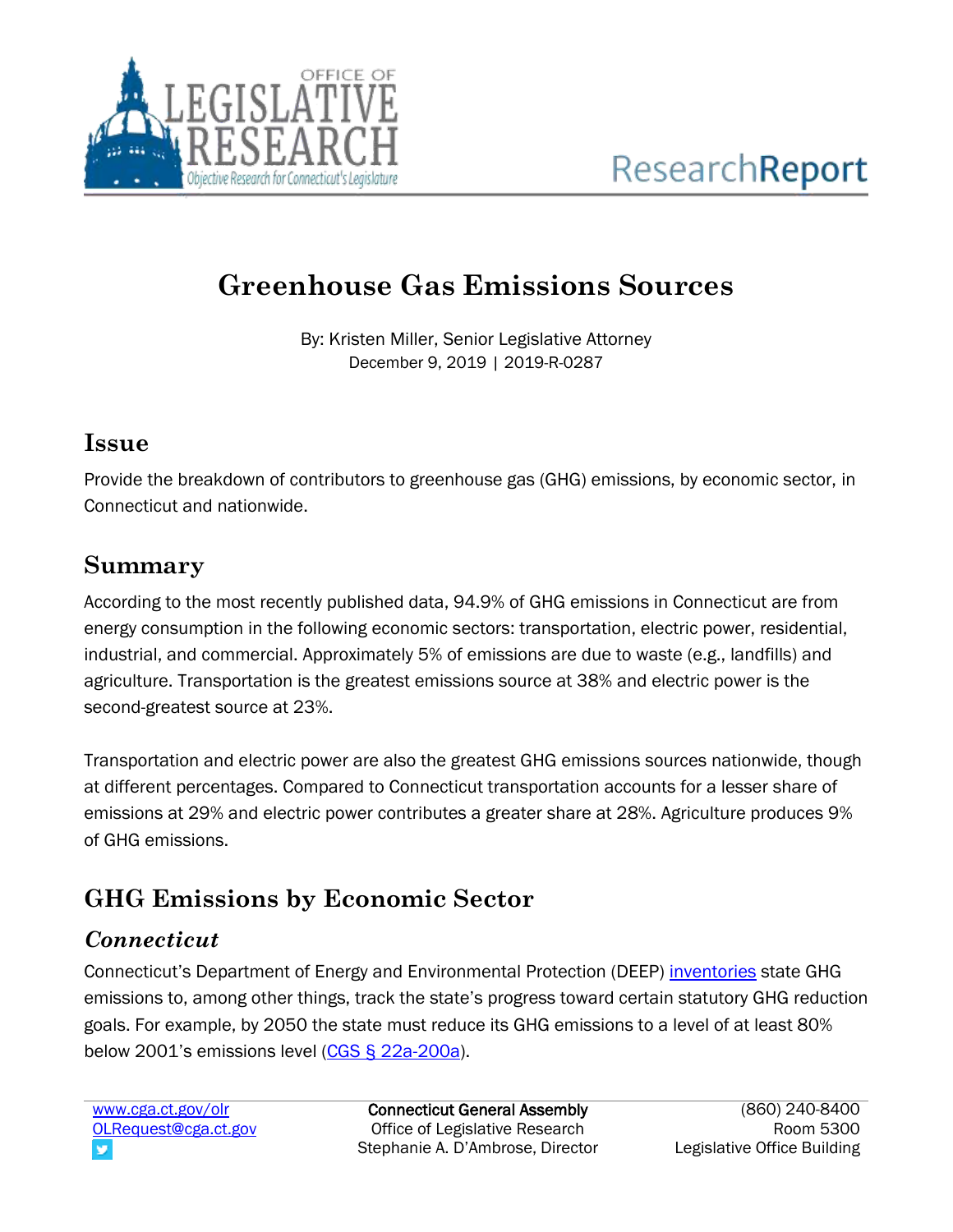DEEP's most recently published data, the 2016 [inventory](https://www.ct.gov/deep/lib/deep/climatechange/publications/ct_2016_ghg_inventory.pdf) of state GHG emissions, is primarily based on data from (1) the Environmental Protection Agency's (EPA) "State Inventory Tool," which calculates sector-by-sector GHG emissions from various state-level data sets and (2) regional electricity load data.

Figure 1 provides the breakdown of Connecticut GHG emissions in 2016, by economic sector. Transportation and electric power are the two greatest sources at 38% and 23%, respectively.



#### **Figure 1: 2016 Connecticut GHG Emissions, by Economic Sector**

Source: DEEP Office of Climate Change, Technology and Research, 2016 Connecticut Greenhouse Gas Emissions Inventory, released 2018

Additional information about state GHG emissions is available on DEEP's climate change [website.](https://www.ct.gov/deep/cwp/view.asp?a=4423&q=521742&deepNav_GID=2121)

## *Nationwide*

EPA's most recent data on nationwide GHG emissions is from 2017. The agency tracks total U.S. emissions in its annual report, *[Inventory of U.S. Greenhouse Gas Emissions and Sinks](https://www.epa.gov/ghgemissions/inventory-us-greenhouse-gas-emissions-and-sinks)*.

As in Connecticut, transportation and electric power are the two greatest emissions sources nationwide, though at different amounts. Nationwide, agriculture is a much greater emissions source than in Connecticut, at 9% compared to .6%.

Figure 2 provides the breakdown of GHG emissions nationwide in 2017, by economic sector, though the nationwide data does not separate commercial and residential emissions.